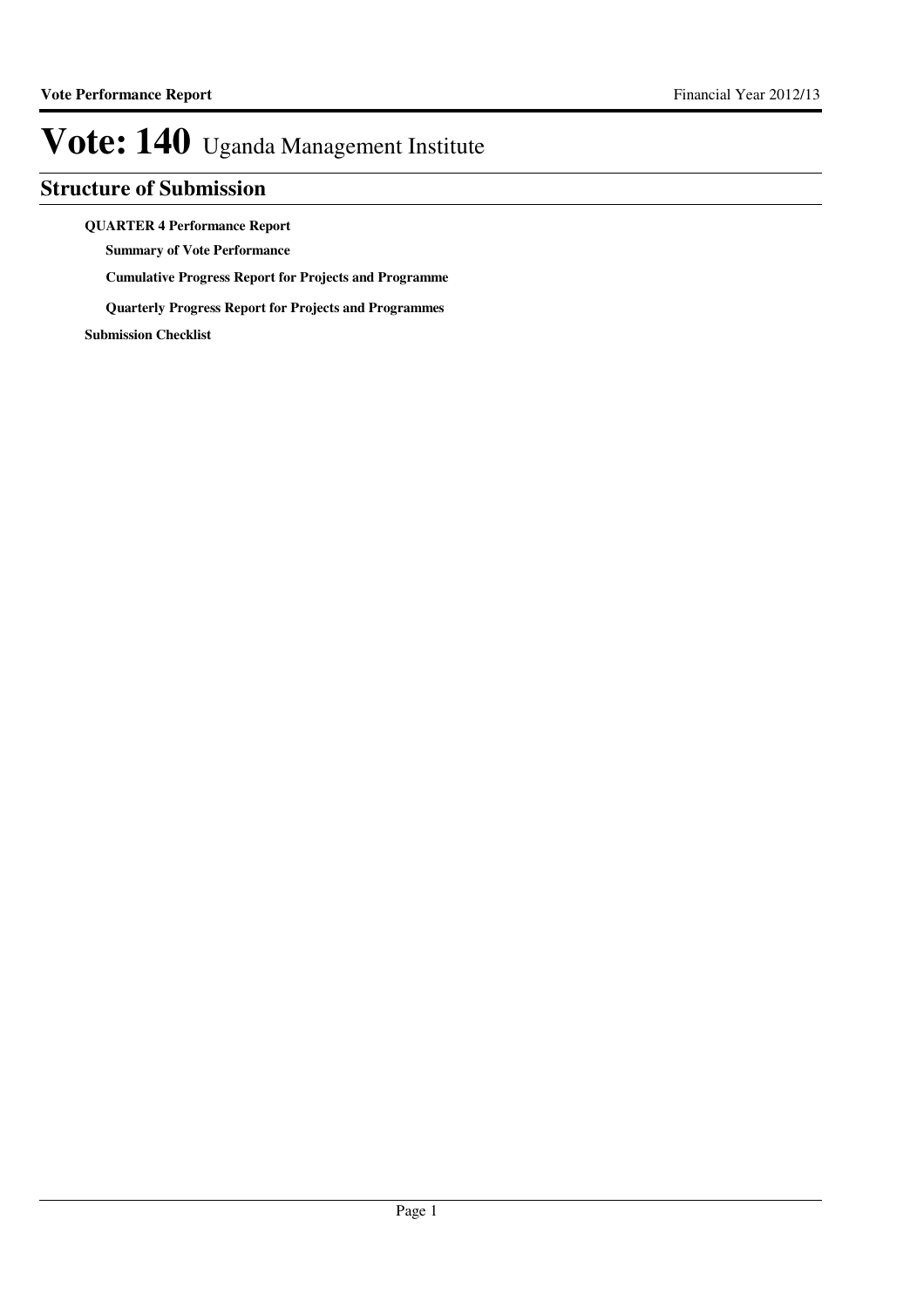### **QUARTER 4: Highlights of Vote Performance**

### *V1: Summary of Issues in Budget Execution*

*This section provides an overview of Vote expenditure* 

**(i) Snapshot of Vote Releases and Expenditures**

Table V1.1 below summarises cumulative releases and expenditures by the end of the quarter:

### **Table V1.1: Overview of Vote Expenditures (UShs Billion)**

| (i)                          | <b>Excluding Arrears, Taxes</b> | Approved<br><b>Budget</b> | <b>Cashlimits</b><br>by End | <b>Released</b><br>by End | <b>Spent by</b><br><b>End Jun</b> | % Budget<br><b>Released</b> | <b>Spent</b> | % Budget % Releases<br><b>Spent</b> |
|------------------------------|---------------------------------|---------------------------|-----------------------------|---------------------------|-----------------------------------|-----------------------------|--------------|-------------------------------------|
|                              | Wage                            | 0.225                     | N/A                         | 0.169                     | 0.169                             | 75.0%                       | 75.0%        | 100.0%                              |
| Recurrent                    | Non Wage                        | 0.199                     | 0.368                       | 0.254                     | 0.254                             | 127.9%                      | 127.9%       | 100.0%                              |
|                              | GoU                             | 1.500                     | 1.125                       | 1.180                     | 1.180                             | 78.7%                       | 78.7%        | 100.0%                              |
| Development                  | Donor $*$                       | 0.000                     | N/A                         | 0.000                     | 0.000                             | N/A                         | N/A          | N/A                                 |
|                              | <b>GoU</b> Total                | 1.924                     | 1.493                       | 1.603                     | 1.603                             | 83.3%                       | 83.3%        | $100.0\%$                           |
|                              | <b>Total GoU+Donor (MTEF)</b>   | 1.924                     | N/A                         | 1.603                     | 1.603                             | 83.3%                       | 83.3%        | $100.0\%$                           |
| (ii) Arrears                 | Arrears                         | 0.000                     | N/A                         | 0.000                     | 0.000                             | N/A                         | N/A          | N/A                                 |
| and Taxes                    | $Taxes**$                       | 0.000                     | N/A                         | 0.000                     | 0.000                             | N/A                         | N/A          | N/A                                 |
|                              | <b>Total Budget</b>             | 1.924                     | 1.4925204                   | 1.603                     | 1.603                             | 83.3%                       | 83.3%        | $100.0\%$                           |
| <i>(iii) Non Tax Revenue</i> |                                 | 12.963                    | N/A                         | 12.793                    | 12.793                            | 98.7%                       | 98.7%        | 100.0%                              |
|                              | <b>Grand Total</b>              | 14.887                    | 1.4925204                   | 14.396                    | 14.396                            | $96.7\%$                    | $96.7\%$     | $100.0\%$                           |
|                              | Excluding Taxes, Arrears        | 14.887                    | 1.4925204                   | 14.396                    | 14.396                            | 96.7%                       | 96.7%        | 100.0%                              |

*\* Donor expenditure information available*

*\*\* Non VAT taxes on capital expenditure*

The table below shows cumulative releases and expenditures to the Vote by Vote Function :

### **Table V1.2: Releases and Expenditure by Vote Function\***

| <b>Billion Uganda Shillings</b>        | Approved Released<br><b>Budget</b> |       | Spent | Released | % Budget % Budget<br>Spent | $\%$<br>Releases<br>Spent |
|----------------------------------------|------------------------------------|-------|-------|----------|----------------------------|---------------------------|
| VF:0751 Delivery of Tertiary Education | 14.89                              | 14.40 | 14.40 | $96.7\%$ | $96.7\%$                   | $100.0\%$                 |
| <b>Total For Vote</b>                  | 14.89                              | 14.40 | 14.40 | $96.7\%$ | $96.7\%$                   | $100.0\%$                 |

*\* Excluding Taxes and Arrears*

#### **(ii) Matters to note in budget execution**

No variations so far during the quarter.Inadquate release from government affect the budget execution.

### **Table V1.3: High Unspent Balances and Over-Expenditure in the Domestic Budget (Ushs Bn)**

*(i) Major unpsent balances*

*(ii) Expenditures in excess of the original approved budget*

*\* Excluding Taxes and Arrears*

*V2: Performance Highlights*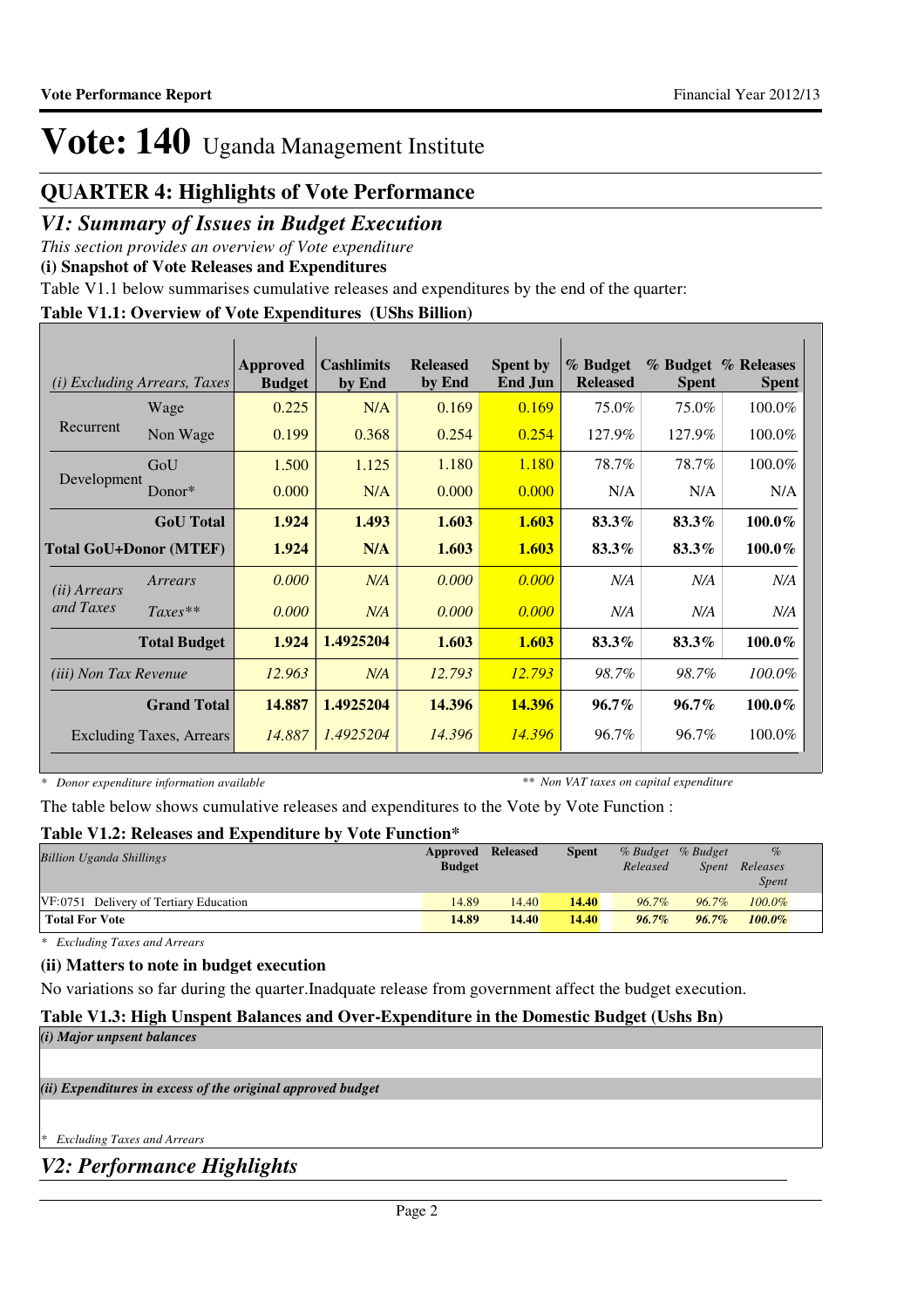### **QUARTER 4: Highlights of Vote Performance**

*This section provides highlights of output performance, focusing on key outputs and actions impelemented to improve section performance.*

### **Table V2.1: Key Vote Output Indicators and Expenditures\***

| <i>Vote, Vote Function</i><br><b>Key Output</b>           | <b>Approved Budget and</b><br><b>Planned outputs</b>                                                           | <b>Cumulative Expenditure</b><br>and Performance                               | <b>Status and Reasons for</b><br>any Variation from Plans |
|-----------------------------------------------------------|----------------------------------------------------------------------------------------------------------------|--------------------------------------------------------------------------------|-----------------------------------------------------------|
| <b>Vote Function: 0751 Delivery of Tertiary Education</b> |                                                                                                                |                                                                                |                                                           |
| Output: 075101                                            | <b>Teaching and Training</b>                                                                                   |                                                                                |                                                           |
|                                                           | <i>Description of Performance:</i> To enroll 3227 Participants on<br>Long Courses and 1200 on<br>short courses | Enrolled 4,551 participants for<br>postgraduate diplomas, 298 on<br>prospectus | No variation                                              |
| Performance Indicators:                                   |                                                                                                                |                                                                                |                                                           |
| No. students completing<br>courses                        | 4984                                                                                                           | 150                                                                            |                                                           |
| No. of participants enrolment                             | 4427                                                                                                           | 2551                                                                           |                                                           |
| Output Cost:                                              | UShs Bn:<br>3.117                                                                                              | UShs Bn:<br>2.772                                                              | 88.9%<br>% Budget Spent:                                  |
| <b>Vote Function Cost</b>                                 | <b>UShs Bn:</b>                                                                                                | 14.887 UShs Bn:                                                                | 14.396 % Budget Spent:<br>96.7%                           |
| <b>Cost of Vote Services:</b>                             | $UShs Bn$ :                                                                                                    | 14.887 <i>UShs Bn:</i>                                                         | 14.396 $%$ Budget Spent:<br>$96.7\%$                      |

*\* Excluding Taxes and Arrears*

The performance was affected by the fluctuations in NTR collections,and inadquete government release

#### **Table V2.2: Implementing Actions to Improve Vote Performance**

| <b>Planned Actions:</b>                                                                                 | <b>Actual Actions:</b>                                                                                                            | <b>Reasons for Variation</b> |
|---------------------------------------------------------------------------------------------------------|-----------------------------------------------------------------------------------------------------------------------------------|------------------------------|
| Vote: 140 Uganda Management Institute                                                                   |                                                                                                                                   |                              |
| Vote Function: 07.51 Delivery of Tertiary Education                                                     |                                                                                                                                   |                              |
| To progress with the construction of new<br>Administration/Classroom block.<br>Renovation of the Hostel | The project is still ongoing                                                                                                      | No variation                 |
| Vote: 140 Uganda Management Institute                                                                   |                                                                                                                                   |                              |
| Vote Function: 07.51 Delivery of Tertiary Education                                                     |                                                                                                                                   |                              |
| academic and support staff.                                                                             | To continue with capacity building of both <b>Continued with capacity building for all</b> No variation<br>staff in the Institute |                              |

### *V3: Details of Releases and Expenditure*

*This section provides a comprehensive summary of the outputs delivered by the Vote and further details of Vote expenditures by Vote Function and Expenditure Item.*

### **Table V3.1: GoU Releases and Expenditure by Output\***

| <b>Billion Uganda Shillings</b>                               | Approved      | <b>Released</b> | <b>Spent</b> | $%$ GoU       | $%$ GoU       | $%$ GoU      |
|---------------------------------------------------------------|---------------|-----------------|--------------|---------------|---------------|--------------|
|                                                               | <b>Budget</b> |                 |              | <b>Budget</b> | <b>Budget</b> | Releases     |
|                                                               |               |                 |              | Released      | Spent         | <i>Spent</i> |
| VF:0751 Delivery of Tertiary Education                        | 1.92          | 1.60            | 1.60         | 83.3%         | 83.3%         | $100.0\%$    |
| Class: Outputs Provided                                       | 0.42          | 0.42            | 0.42         | 99.8%         | 99.8%         | $100.0\%$    |
| 075101 Teaching and Training                                  | 0.14          | 0.17            | 0.17         | 118.6%        | 118.6%        | $100.0\%$    |
| 075102 Research, Consultancy and Publications                 | 0.00          | 0.00            | 0.00         | 75.0%         | 75.0%         | $100.0\%$    |
| 075105 Administration and Support Services                    | 0.28          | 0.25            | 0.25         | $90.5\%$      | $90.5\%$      | $100.0\%$    |
| Class: Capital Purchases                                      | 1.50          | 1.18            | 1.18         | 78.7%         | 78.7%         | $100.0\%$    |
| 075172 Government Buildings and Administrative Infrastructure | 1.50          | 1.18            | 1.18         | 78.7%         | 78.7%         | $100.0\%$    |
| <b>Total For Vote</b>                                         | 1.92          | 1.60            | 1.60         | $83.3\%$      | 83.3%         | $100.0\%$    |

*\* Excluding Taxes and Arrears*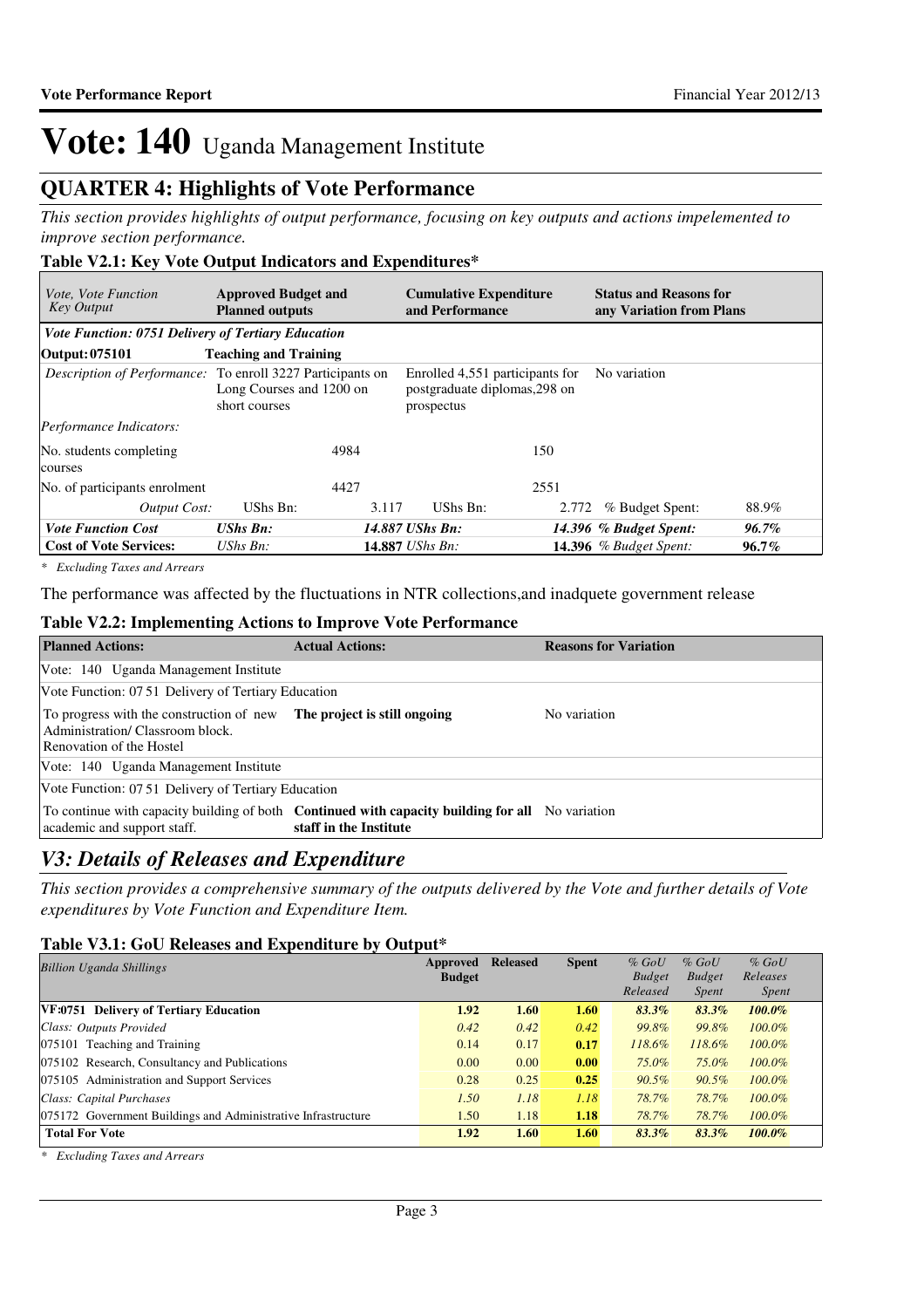## **QUARTER 4: Highlights of Vote Performance**

**Table V3.2: 2012/13 GoU Expenditure by Item**

| <b>Billion Uganda Shillings</b>                           | Approved<br><b>Budget</b> | <b>Releases</b> | Expend-<br>iture | % Budged<br><b>Released</b> | % Budget<br><b>Spent</b> | %Releases<br><b>Spent</b> |
|-----------------------------------------------------------|---------------------------|-----------------|------------------|-----------------------------|--------------------------|---------------------------|
| <b>Output Class: Outputs Provided</b>                     | 0.42                      | 0.42            | 0.42             | <b>99.8%</b>                | 99.8%                    | 100.0%                    |
| 211102 Contract Staff Salaries (Incl. Casuals, Temporary) | 0.23                      | 0.17            | 0.17             | 75.0%                       | 75.0%                    | 100.0%                    |
| 221007 Books, Periodicals and Newspapers                  | 0.01                      | 0.01            | 0.01             | 100.0%                      | 100.0%                   | 100.0%                    |
| 221008 Computer Supplies and IT Services                  | 0.01                      | 0.01            | 0.01             | 100.0%                      | 100.0%                   | 100.0%                    |
| 221009 Welfare and Entertainment                          | 0.00                      | 0.00            | 0.00             | 100.0%                      | 100.0%                   | 100.0%                    |
| 221011 Printing, Stationery, Photocopying and Binding     | 0.00                      | 0.06            | 0.06             | 1402.7%                     | 1402.7%                  | 100.0%                    |
| 221017 Subscriptions                                      | 0.00                      | 0.00            | 0.00             | 100.0%                      | 100.0%                   | 100.0%                    |
| 222001 Telecommunications                                 | 0.02                      | 0.02            | 0.02             | 100.0%                      | 100.0%                   | 100.0%                    |
| 223005 Electricity                                        | 0.10                      | 0.10            | 0.10             | 100.0%                      | 100.0%                   | 100.0%                    |
| 223006 Water                                              | 0.05                      | 0.05            | 0.05             | 100.0%                      | 100.0%                   | 100.0%                    |
| 227004 Fuel, Lubricants and Oils                          | 0.00                      | 0.00            | 0.00             | 100.0%                      | 100.0%                   | 100.0%                    |
| 228002 Maintenance - Vehicles                             | 0.00                      | 0.00            | 0.00             | 100.0%                      | 100.0%                   | 100.0%                    |
| 228003 Maintenance Machinery, Equipment and Furniture     | 0.00                      | 0.00            | 0.00             | 100.0%                      | 100.0%                   | 100.0%                    |
| <b>Output Class: Capital Purchases</b>                    | 1.50                      | 1.18            | 1.18             | 78.7%                       | 78.7%                    | 100.0%                    |
| 231001 Non-Residential Buildings                          | 1.40                      | 1.18            | 1.18             | 84.3%                       | 84.3%                    | 100.0%                    |
| 281504 Monitoring, Supervision and Appraisal of Capital   | 0.10                      | 0.00            | 0.00             | $0.0\%$                     | $0.0\%$                  | N/A                       |
| <b>Grand Total:</b>                                       | 1.92                      | 1.60            | 1.60             | 83.3%                       | 83.3%                    | $100.0\%$                 |
| <b>Total Excluding Taxes and Arrears:</b>                 | 1.92                      | 1.60            | 1.60             | 83.3%                       | 83.3%                    | 100.0%                    |

### **Table V3.3: GoU Releases and Expenditure by Project and Programme\***

| <b>Billion Uganda Shillings</b>                   | Approved<br><b>Budget</b> | <b>Released</b> | <b>Spent</b> | $%$ GoU<br><b>Budget</b><br>Released | $%$ GoU<br><b>Budget</b><br><i>Spent</i> | $%$ GoU<br>Releases<br><i>Spent</i> |  |
|---------------------------------------------------|---------------------------|-----------------|--------------|--------------------------------------|------------------------------------------|-------------------------------------|--|
| VF:0751 Delivery of Tertiary Education            | 1.92                      | 1.60            | 1.60         | $83.3\%$                             | 83.3%                                    | $100.0\%$                           |  |
| <b>Recurrent Programmes</b>                       |                           |                 |              |                                      |                                          |                                     |  |
| 01<br>Administration                              | 0.42                      | 0.42            | 0.42         | 99.8%                                | 99.8%                                    | $100.0\%$                           |  |
| Development Projects                              |                           |                 |              |                                      |                                          |                                     |  |
| Support to UMI infrastructure Development<br>1106 | 1.50                      | 1.18            | 1.18         | 78.7%                                | 78.7%                                    | $100.0\%$                           |  |
| <b>Total For Vote</b>                             | 1.92                      | 1.60            | 1.60         | 83.3%                                | 83.3%                                    | $100.0\%$                           |  |

*\* Excluding Taxes and Arrears*

**Table V3.4: Donor Releases and Expenditure by Project and Programme\***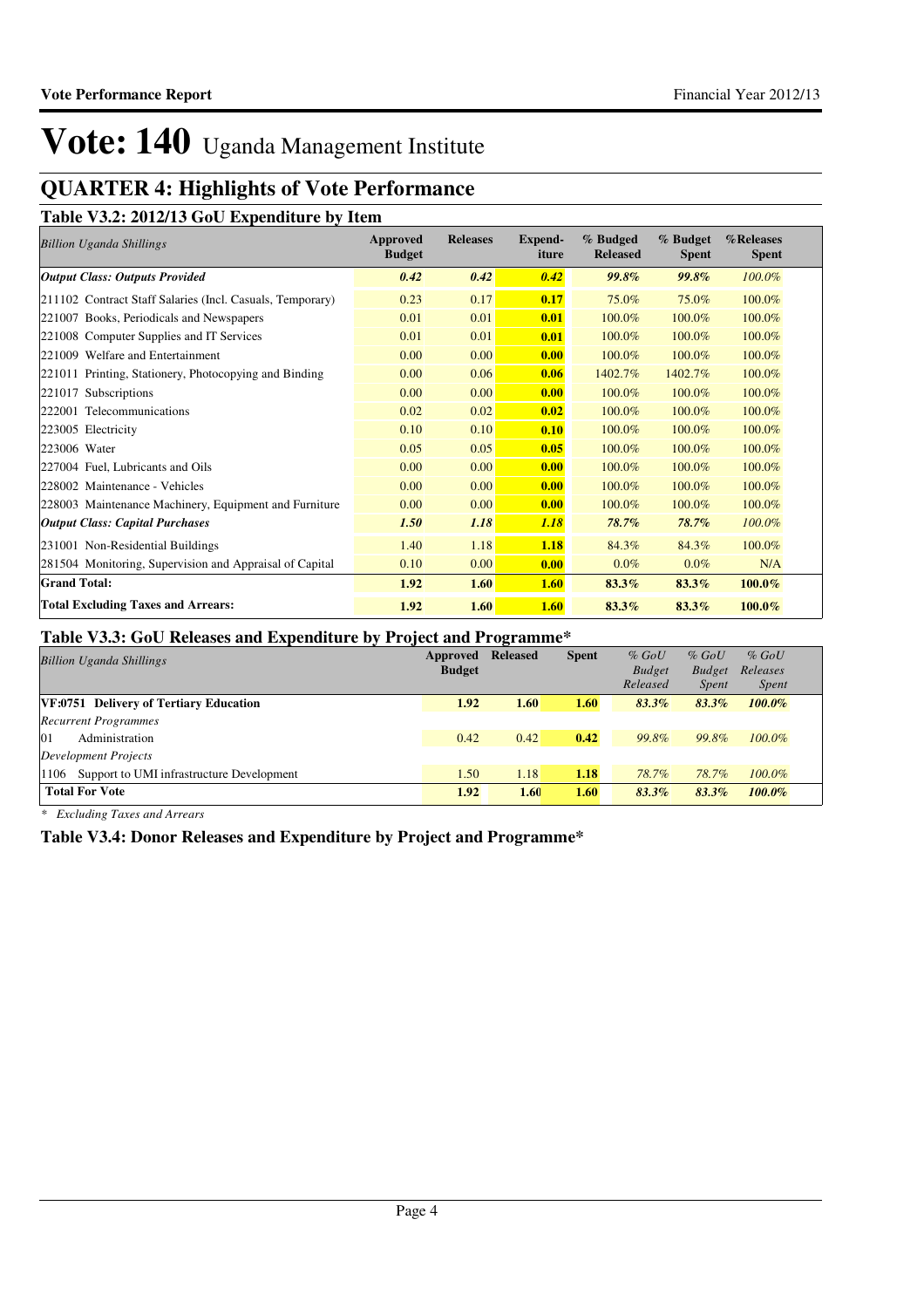### **QUARTER 4: Cumulative Outputs and Expenditure by End of Quarter**

| <b>Annual Planned Outputs and Cumulative Outputs Achieved by End of</b> | Cumulative Expenditures made by the End of the Quarter to |               |
|-------------------------------------------------------------------------|-----------------------------------------------------------|---------------|
| <b>Quarter</b> (Quantity and Location)                                  | <b>Deliver Cumulative Outputs</b>                         | UShs Thousand |

#### **Vote Function: 0751 Delivery of Tertiary Education**

*Recurrent Programmes*

#### *Programme 01 Administration*

*Outputs Provided*

**07 5101 Teaching and Training Output:**

#### *Annual Planned Outputs:*

3,730 participants planned to enroll on short courses and 1,500 on short courses, 150 on professional programmes. For the long courses, 10 are f PHD, 760 for Masters, 2,665 postgraduate Diplomas and 100 for Ordin Diplomas. Lecture materials, payment of teaching staff salaries-

#### TOTAL UGX 5.465 BN

*Cumulatie Outputs Achieved by the end of the Quarter:*

**90 students enrolled on ordinally diplomas,2,600 on postgraduate diplomas,720 on masters programme,3,100,on short courses.**

*Reasons for Variation in performance*

NA

|     | <b>Item</b>                                       | <b>Spent</b> |
|-----|---------------------------------------------------|--------------|
|     | 211102 Contract Staff Salaries (Incl. Casuals,    | 404,355      |
|     | Temporary)                                        |              |
| for | 211103 Allowances                                 | 2,034,877    |
| ary | 213001 Medical Expenses(To Employees)             | 1,100        |
|     | 213004 Gratuity Payments                          | 99,404       |
|     | 221001 Advertising and Public Relations           | 73,010       |
|     | 221002 Workshops and Seminars                     | 11,425       |
|     | 221003 Staff Training                             | 149,785      |
|     | 221005 Hire of Venue (chairs, projector etc)      | 300          |
|     | 221007 Books, Periodicals and Newspapers          | 34,854       |
|     | 221009 Welfare and Entertainment                  | 13,023       |
|     | 221010 Special Meals and Drinks                   | 36,292       |
|     | 221011 Printing, Stationery, Photocopying and     | 73,821       |
|     | Binding                                           |              |
|     | 222001 Telecommunications                         | 875          |
|     | 223003 Rent - Produced Assets to private entities | 6,360        |
|     | 223004 Guard and Security services                | 780          |
|     | 223005 Electricity                                | 290          |
|     | 224002 General Supply of Goods and Services       | 881          |
|     | 227001 Travel Inland                              | 12,086       |
|     | 227002 Travel Abroad                              | 52,505       |
|     | 227004 Fuel, Lubricants and Oils                  | 3,987        |
|     | 282102 Fines and Penalties                        | 1,000        |
|     | Total                                             | 3,011,009    |
|     | <b>Wage Recurrent</b>                             | 98,497       |
|     | <b>Non Wage Recurrent</b>                         | 68,544       |
|     | <b>NTR</b>                                        | 2.843.968    |

#### **07 5102 Research, Consultancy and Publications Output:**

|                                                       | <b>Item</b>                                    | <b>Spent</b> |
|-------------------------------------------------------|------------------------------------------------|--------------|
| <b>Annual Planned Outputs:</b>                        | 211102 Contract Staff Salaries (Incl. Casuals, | 22,195       |
| 32 papers developed and presented.                    | Temporary)                                     |              |
|                                                       | 211103 Allowances                              | 50,920       |
| To publish 10 papers                                  | 213004 Gratuity Payments                       | 3,181        |
| Sale of 20 Journals                                   | 221006 Commissions and Related Charges         | 53,432       |
|                                                       | 221007 Books, Periodicals and Newspapers       | 427          |
| TOTAL UGX 0.250 BN                                    | 221009 Welfare and Entertainment               | 106          |
| Cumulatie Outputs Achieved by the end of the Quarter: | 221011 Printing, Stationery, Photocopying and  | 73           |
| 10 papers were published.                             | Binding                                        |              |
|                                                       | 224002 General Supply of Goods and Services    | 19,692       |
| 20 journals were sold.                                | 225001 Consultancy Services- Short-term        | 167,372      |
| <b>Reasons for Variation in performance</b>           | 225002 Consultancy Services-Long-term          | 28,518       |
| No variation                                          | 227001 Travel Inland                           | 2,091        |
|                                                       | Total                                          | 348,007      |
|                                                       | <b>Wage Recurrent</b>                          | 903          |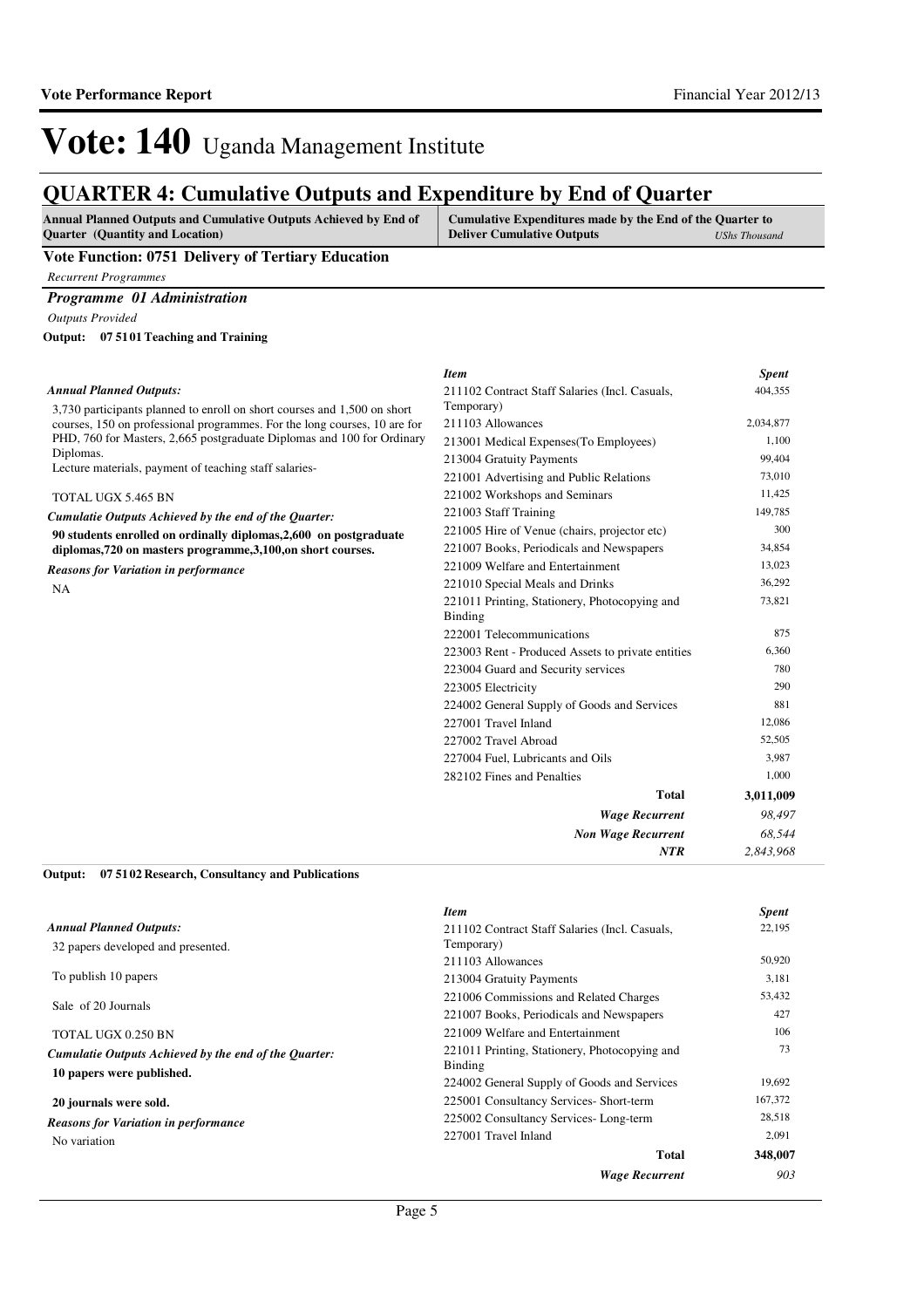## **QUARTER 4: Cumulative Outputs and Expenditure by End of Quarter**

| <b>Annual Planned Outputs and Cumulative Outputs Achieved by End of</b> | Cumulative Expenditures made by the End of the Quarter to |               |
|-------------------------------------------------------------------------|-----------------------------------------------------------|---------------|
| <b>Quarter</b> (Quantity and Location)                                  | <b>Deliver Cumulative Outputs</b>                         | UShs Thousand |

#### **Vote Function: 0751 Delivery of Tertiary Education**

*Recurrent Programmes*

| Programme 01 Administration                                                                                                                               |                                                                 |              |
|-----------------------------------------------------------------------------------------------------------------------------------------------------------|-----------------------------------------------------------------|--------------|
|                                                                                                                                                           | <b>Non Wage Recurrent</b>                                       | 0            |
|                                                                                                                                                           | NTR                                                             | 347,103      |
| 07 51 05 Administration and Support Services<br>Output:                                                                                                   |                                                                 |              |
|                                                                                                                                                           | <b>Item</b>                                                     | <b>Spent</b> |
| <b>Annual Planned Outputs:</b>                                                                                                                            | 211102 Contract Staff Salaries (Incl. Casuals,                  | 2,295,839    |
| Recruit, retain and pay salaries for 175 staff and welfare facilitation.                                                                                  | Temporary)                                                      |              |
| Support new restructured functions, Travels, maintainance, general                                                                                        | 211103 Allowances                                               | 1,320,945    |
| administration and utility costs.<br>TOTAL UGX 7.394 BN                                                                                                   | 212101 Social Security Contributions (NSSF)                     | 209,772      |
|                                                                                                                                                           | 213001 Medical Expenses (To Employees)                          | 83,972       |
| Cumulatie Outputs Achieved by the end of the Quarter:                                                                                                     | 213002 Incapacity, death benefits and funeral<br>expenses       | 3,192        |
| Retained staff, recuited competent staff, paid staff salaries on                                                                                          | 213004 Gratuity Payments                                        | 522,964      |
| time, welfare facilitation, administrative logistics, utility<br>costs, maintained all assets and financial support for day today<br>business activities. | 221001 Advertising and Public Relations                         | 112,978      |
|                                                                                                                                                           | 221003 Staff Training                                           | 35,393       |
|                                                                                                                                                           | 221004 Recruitment Expenses                                     | 15,836       |
| <b>Reasons for Variation in performance</b><br>No variation                                                                                               | 221007 Books, Periodicals and Newspapers                        | 7,349        |
|                                                                                                                                                           | 221008 Computer Supplies and IT Services                        | 64,598       |
|                                                                                                                                                           | 221009 Welfare and Entertainment                                | 128,988      |
|                                                                                                                                                           | 221011 Printing, Stationery, Photocopying and<br><b>Binding</b> | 78,013       |
|                                                                                                                                                           | 221012 Small Office Equipment                                   | 41,450       |
|                                                                                                                                                           | 221014 Bank Charges and other Bank related costs                | 28,204       |
|                                                                                                                                                           | 221017 Subscriptions                                            | 55,999       |
|                                                                                                                                                           | 221018 Exchange losses/(gains)                                  | 3,070        |
|                                                                                                                                                           | 222001 Telecommunications                                       | 100,499      |
|                                                                                                                                                           | 222002 Postage and Courier                                      | 6,612        |
|                                                                                                                                                           | 222003 Information and Communications<br>Technology             | 48,533       |
|                                                                                                                                                           | 223003 Rent - Produced Assets to private entities               | 562,480      |
|                                                                                                                                                           | 223004 Guard and Security services                              | 39,355       |
|                                                                                                                                                           | 223005 Electricity                                              | 233,268      |
|                                                                                                                                                           | 223006 Water                                                    | 200,338      |
|                                                                                                                                                           | 224002 General Supply of Goods and Services                     | 206,482      |
|                                                                                                                                                           | 225002 Consultancy Services-Long-term                           | 900          |

Hire

Furniture

*Wage Recurrent*

226001 Insurances 1,972 226002 Licenses 10,811 227001 Travel Inland 85,996 227002 Travel Abroad 129,217

227004 Fuel, Lubricants and Oils 123,283 228001 Maintenance - Civil 10,378 228002 Maintenance - Vehicles 38,164

228004 Maintenance Other 26,131 282102 Fines and Penalties 22,957

227003 Carriage, Haulage, Freight and Transport

228003 Maintenance Machinery, Equipment and

**Total**

*69,580* **6,951,398**

70,185

25,278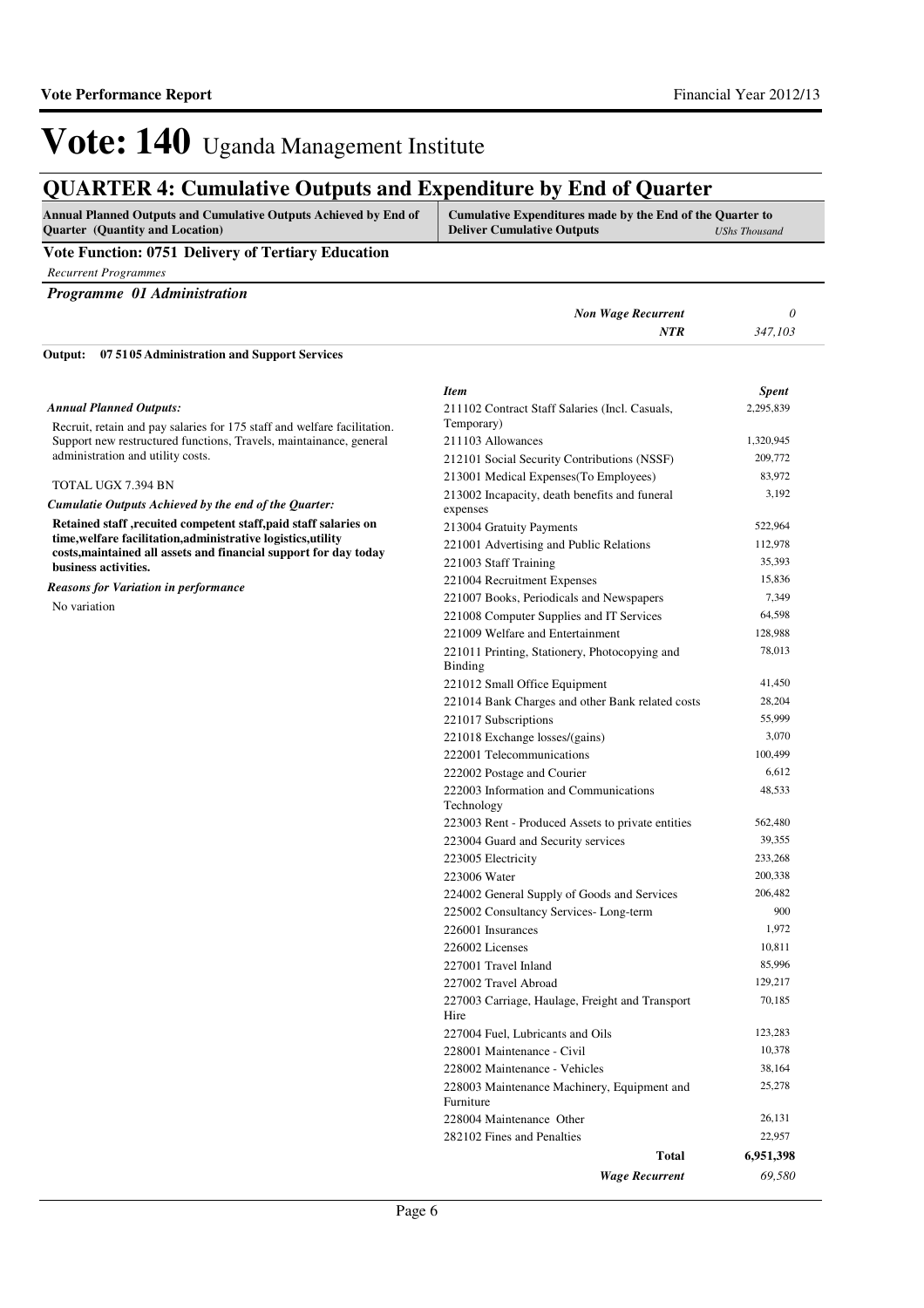## **QUARTER 4: Cumulative Outputs and Expenditure by End of Quarter**

| Annual Planned Outputs and Cumulative Outputs Achieved by End of             | Cumulative Expenditures made by the End of the Quarter to |                           |
|------------------------------------------------------------------------------|-----------------------------------------------------------|---------------------------|
| Quarter (Quantity and Location)                                              | <b>Deliver Cumulative Outputs</b>                         | <b>UShs Thousand</b>      |
| <b>Vote Function: 0751 Delivery of Tertiary Education</b>                    |                                                           |                           |
| <b>Recurrent Programmes</b>                                                  |                                                           |                           |
| Programme 01 Administration                                                  |                                                           |                           |
|                                                                              | <b>Non Wage Recurrent</b>                                 | 185,344                   |
|                                                                              | <b>NTR</b>                                                | 6,696,474                 |
| <b>Development Projects</b>                                                  |                                                           |                           |
| <b>Project 1106 Support to UMI infrastructure Development</b>                |                                                           |                           |
| Capital Purchases                                                            |                                                           |                           |
| Output: 07 5172 Government Buildings and Administrative Infrastructure       |                                                           |                           |
|                                                                              |                                                           |                           |
| <b>Annual Planned Outputs:</b>                                               | <b>Item</b>                                               | <b>Spent</b><br>3,665,785 |
| Construct new of Classroom / Office building to cover first phase one.       | 231001 Non-Residential Buildings                          |                           |
| <b>GOU 1.5B</b>                                                              |                                                           |                           |
| NICHE project Centers.                                                       |                                                           |                           |
| Includes GoU funding of Ushs1.5 BN and UMI contribution of Ushs 1.128        |                                                           |                           |
| ΒN                                                                           |                                                           |                           |
| Total cost allocation Ushs 2.68 BN.                                          |                                                           |                           |
| Cumulatie Outputs Achieved by the end of the Quarter:                        |                                                           |                           |
| Half way project completed                                                   |                                                           |                           |
| <b>Reasons for Variation in performance</b>                                  |                                                           |                           |
| No variation                                                                 |                                                           |                           |
|                                                                              | <b>Total</b>                                              | 3,665,785                 |
|                                                                              | <b>GoU</b> Development                                    | 1,180,089                 |
|                                                                              | <b>External Financing</b>                                 | 0                         |
|                                                                              | <b>NTR</b>                                                | 2,485,696                 |
| 07 5175 Purchase of Motor Vehicles and Other Transport Equipment<br>Output:  |                                                           |                           |
|                                                                              | <b>Item</b>                                               | <b>Spent</b>              |
| <b>Annual Planned Outputs:</b>                                               | 231004 Transport Equipment                                | 92,985                    |
| Acquire One vehicle transport staff to centres of Gulu, Mbale and<br>Mbarara |                                                           |                           |
| <b>GRAND TOTAL UGX 0.90 Billion</b>                                          |                                                           |                           |
| Cumulatie Outputs Achieved by the end of the Quarter:                        |                                                           |                           |
| One vehicle procured during the quarter at a cost of shillings 92.9m         |                                                           |                           |
| <b>Reasons for Variation in performance</b>                                  |                                                           |                           |
| No variation                                                                 |                                                           |                           |
|                                                                              | <b>Total</b>                                              | 92,985                    |
|                                                                              | <b>GoU</b> Development                                    | 0                         |
|                                                                              | <b>External Financing</b>                                 | $\theta$                  |
|                                                                              | NTR                                                       | 92,985                    |

**Output: 07 5176 Purchase of Office and ICT Equipment, including Software**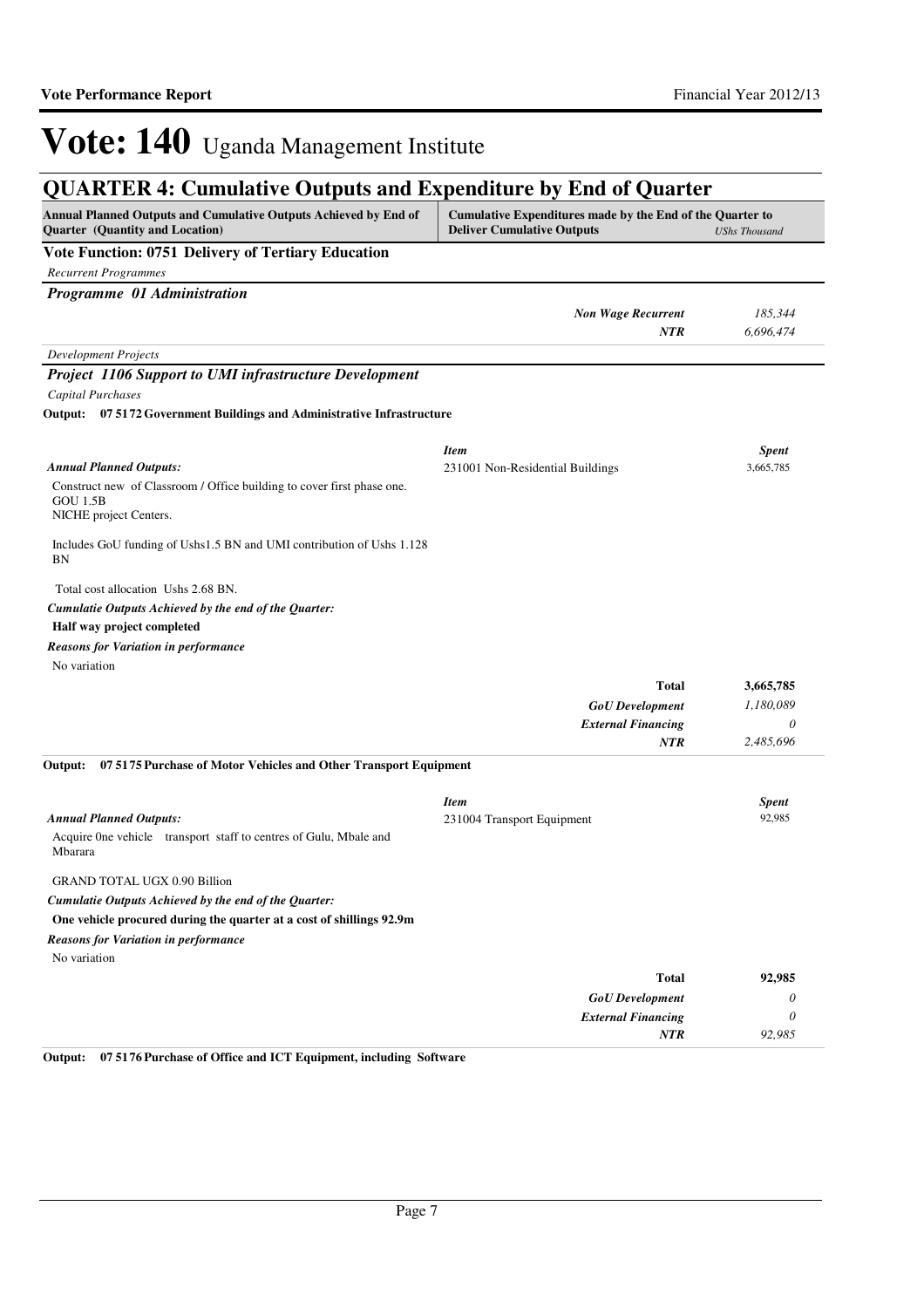## **QUARTER 4: Cumulative Outputs and Expenditure by End of Quarter**

| Annual Planned Outputs and Cumulative Outputs Achieved by End of<br>Cumulative Expenditures made by the End of the Quarter to<br><b>Quarter</b> (Quantity and Location)<br><b>Deliver Cumulative Outputs</b> |                                               | <b>UShs Thousand</b>    |  |
|--------------------------------------------------------------------------------------------------------------------------------------------------------------------------------------------------------------|-----------------------------------------------|-------------------------|--|
| <b>Vote Function: 0751 Delivery of Tertiary Education</b>                                                                                                                                                    |                                               |                         |  |
| <b>Development Projects</b>                                                                                                                                                                                  |                                               |                         |  |
| Project 1106 Support to UMI infrastructure Development                                                                                                                                                       |                                               |                         |  |
| <b>Annual Planned Outputs:</b>                                                                                                                                                                               | <b>Item</b><br>231005 Machinery and Equipment | <b>Spent</b><br>263,023 |  |
| Procure12 laptops airconditioners ,65 computers,45 UPS for computers<br>Install 3 fire wall, I router, 48 ports switches, 66 UPS batteries, 25 LCD<br>Projectors,                                            |                                               |                         |  |
| 2 Servers, Install and Configure printers system, PBAX telephones,<br>Mobile headsets<br>$\Rightarrow$ Total cost UGX 0.336 BN                                                                               |                                               |                         |  |
| Cumulatie Outputs Achieved by the end of the Quarter:                                                                                                                                                        |                                               |                         |  |
| 0                                                                                                                                                                                                            |                                               |                         |  |
| <b>Reasons for Variation in performance</b>                                                                                                                                                                  |                                               |                         |  |
| No variation                                                                                                                                                                                                 |                                               |                         |  |
|                                                                                                                                                                                                              | <b>Total</b>                                  | 263,023                 |  |
|                                                                                                                                                                                                              | <b>GoU</b> Development                        | 0                       |  |
|                                                                                                                                                                                                              | <b>External Financing</b>                     | 0                       |  |
|                                                                                                                                                                                                              | <b>NTR</b>                                    | 263,023                 |  |
| 07 5178 Purchase of Office and Residential Furniture and Fittings<br>Output:                                                                                                                                 |                                               |                         |  |
|                                                                                                                                                                                                              |                                               |                         |  |
|                                                                                                                                                                                                              | <b>Item</b>                                   | <b>Spent</b>            |  |
| <b>Annual Planned Outputs:</b>                                                                                                                                                                               | 231006 Furniture and Fixtures                 | 64,160                  |  |
| Procurement of classroom furniture                                                                                                                                                                           |                                               |                         |  |
| Procure 200 lecture room chairs, 2 notice boards, 15 Flip stands, 80 Chairs<br>for the Conference Hall, Purchase of Curtains for Kalebo block and<br>Temporary structures at .0.0907 BN                      |                                               |                         |  |
| Cumulatie Outputs Achieved by the end of the Quarter:                                                                                                                                                        |                                               |                         |  |
| Procured 02 filling cabinents, o1 executive swive chair for the Director<br>General,02 ordinally office desk,02 ordinally office chair,05 book<br>shelves.                                                   |                                               |                         |  |
| <b>Reasons for Variation in performance</b>                                                                                                                                                                  |                                               |                         |  |
| No variation so far                                                                                                                                                                                          |                                               |                         |  |
|                                                                                                                                                                                                              | <b>Total</b>                                  | 64,160                  |  |
|                                                                                                                                                                                                              | <b>GoU</b> Development                        | 0                       |  |
|                                                                                                                                                                                                              | <b>External Financing</b>                     | 0                       |  |
|                                                                                                                                                                                                              | <b>NTR</b>                                    | 64,160                  |  |
|                                                                                                                                                                                                              | <b>GRAND TOTAL</b>                            | 14,396,366              |  |
|                                                                                                                                                                                                              | <b>Wage Recurrent</b>                         | 168,980                 |  |
|                                                                                                                                                                                                              | <b>Non Wage Recurrent</b>                     | 253,888                 |  |
|                                                                                                                                                                                                              | <b>GoU</b> Development                        | 1,180,089               |  |
|                                                                                                                                                                                                              | <b>External Financing</b>                     | 0                       |  |
|                                                                                                                                                                                                              | NTR                                           | 12,793,409              |  |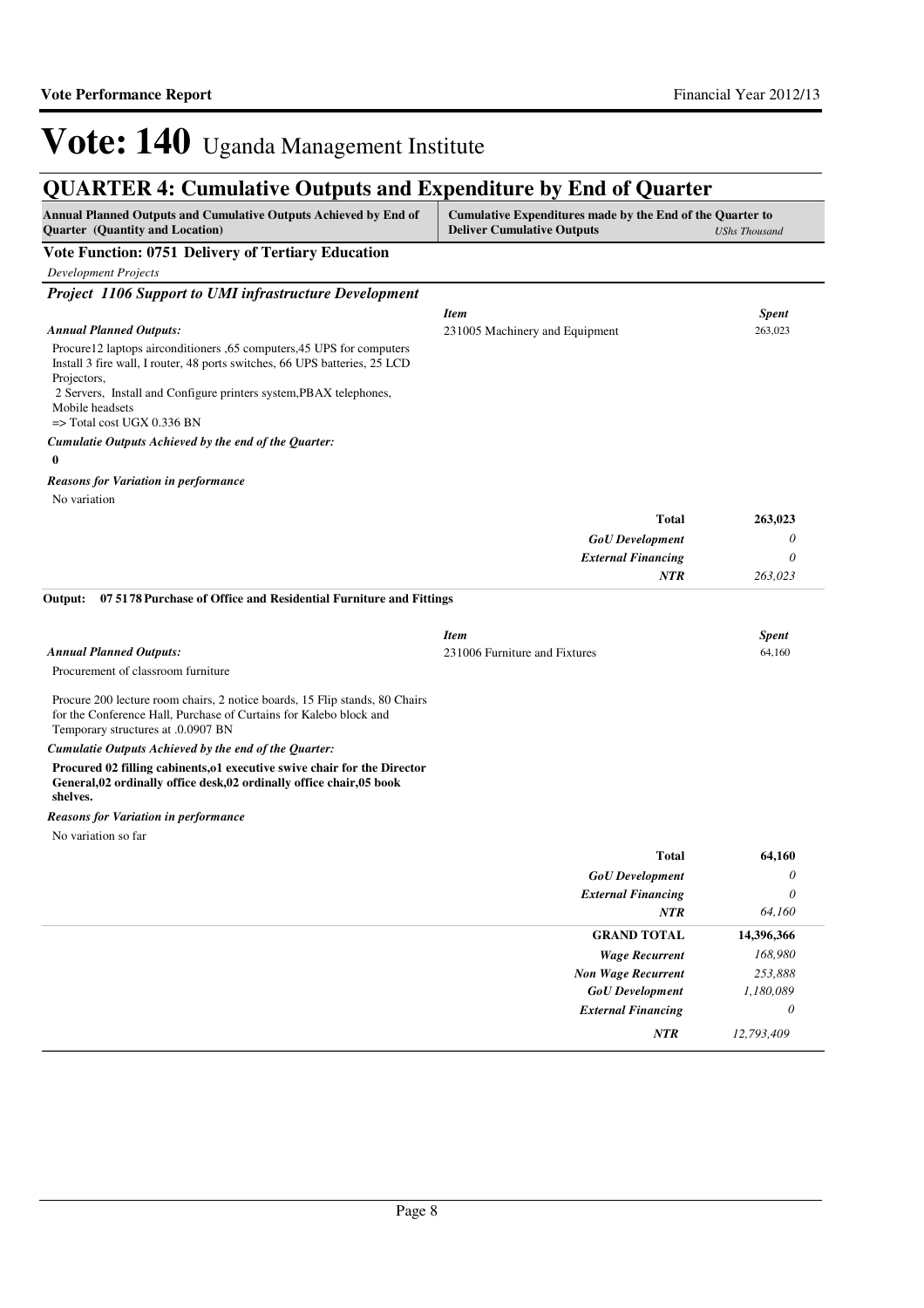*35,199*

*NTR*

*Item Spent*

## Vote: 140 Uganda Management Institute

### **QUARTER 4: Outputs and Expenditure in Quarter**

| <b>Planned and Actual Outputs in Quarter</b>       | <b>Expenditures incurred in the Quarter to deliver outputs</b> |
|----------------------------------------------------|----------------------------------------------------------------|
| (Quantity and Location)                            | UShs Thousand                                                  |
| Vote Function: 0751 Delivery of Tertiary Education |                                                                |
| Recurrent Programmes                               |                                                                |
|                                                    |                                                                |

*Programme 01 Administration*

*Outputs Provided*

**07 5101 Teaching and Training Output:**

#### 3,252 participants planned to enroll on short courses and 3,535 on long courses, 150 on professional programmes. For the long courses, 10 are for PHD, 760 for Masters, 2,665 postgraduate Diplomas and 100 for Ordinary Diplomas. Lecture materials, payment of teaching staff salaries-**90 students enrolled on ordinally diplomas,2,600 on postgraduate diplomas,720 on masters programme,3,100,on short courses.** *Wage Recurrent Non Wage Recurrent* **Total** *0 2,258* **37,457** *Actual Outputs Achieved in Quarter: Outputs Planned in Quarter:* NA *Reasons for Variation in performance* 211102 Contract Staff Salaries (Incl. Casuals, Temporary)  $\theta$ 211103 Allowances 47 213001 Medical Expenses(To Employees) 800 213004 Gratuity Payments 0 221001 Advertising and Public Relations 8,780 221002 Workshops and Seminars 4,154 221003 Staff Training 7,956 221005 Hire of Venue (chairs, projector etc) 0 221007 Books, Periodicals and Newspapers 9,338 221009 Welfare and Entertainment 0 221010 Special Meals and Drinks 4,125 221011 Printing, Stationery, Photocopying and Binding 2,258 222001 Telecommunications 0 223003 Rent - Produced Assets to private entities 0 223004 Guard and Security services 0 223005 Electricity 0 224002 General Supply of Goods and Services 0 227001 Travel Inland 0 227002 Travel Abroad 0 227004 Fuel, Lubricants and Oils 0 282102 Fines and Penalties 0

**07 5102 Research, Consultancy and Publications Output:**

|                                             | <b>Item</b>                                    | <b>Spent</b> |
|---------------------------------------------|------------------------------------------------|--------------|
| <b>Outputs Planned in Quarter:</b>          | 211102 Contract Staff Salaries (Incl. Casuals, | $\Omega$     |
| 6 papers to be presented                    | Temporary)                                     |              |
| 2 paper to be published                     | 211103 Allowances                              | $\Omega$     |
| 5 consultancies planned during the quarter  | 213004 Gratuity Payments                       | $\Omega$     |
| <b>Actual Outputs Achieved in Quarter:</b>  | 221006 Commissions and Related Charges         | 6,947        |
| 4 consultancies were carried out            | 221007 Books, Periodicals and Newspapers       | $\Omega$     |
| 3 papers published                          | 221009 Welfare and Entertainment               | $\Omega$     |
| 5 papers were presented                     | 221011 Printing, Stationery, Photocopying and  | $\Omega$     |
| <b>Reasons for Variation in performance</b> | Binding                                        |              |
| No variation                                | 224002 General Supply of Goods and Services    | 1,203        |
|                                             | 225001 Consultancy Services- Short-term        | 5,606        |
|                                             | 225002 Consultancy Services-Long-term          | $\Omega$     |
|                                             | 227001 Travel Inland                           | $\Omega$     |
|                                             | <b>Total</b>                                   | 13,756       |
|                                             | <b>Wage Recurrent</b>                          | 0            |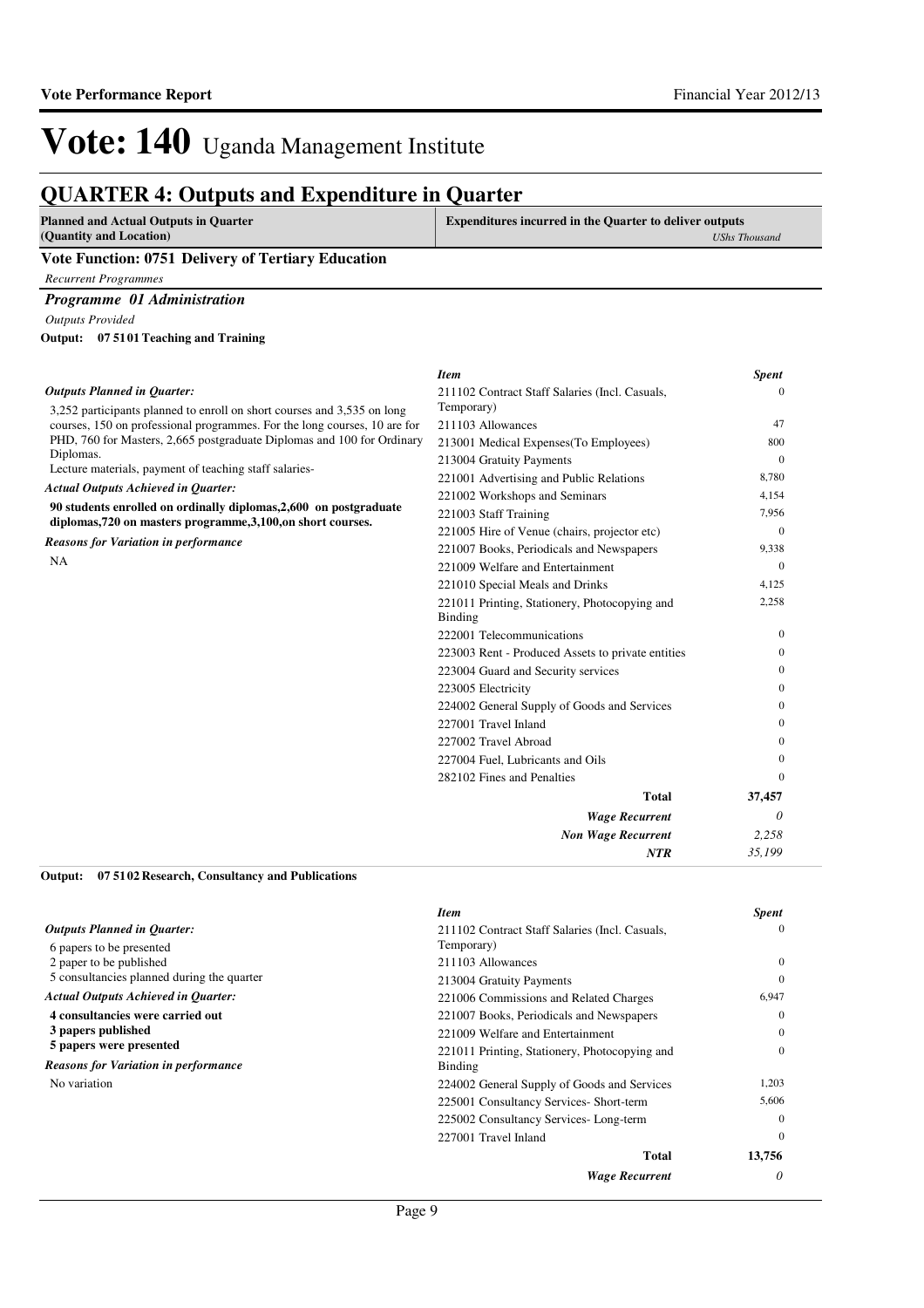### **QUARTER 4: Outputs and Expenditure in Quarter**

| <b>Planned and Actual Outputs in Quarter</b><br>(Quantity and Location) | <b>Expenditures incurred in the Quarter to deliver outputs</b><br>UShs Thousand |
|-------------------------------------------------------------------------|---------------------------------------------------------------------------------|
| <b>Vote Function: 0751 Delivery of Tertiary Education</b>               |                                                                                 |
| <b>Recurrent Programmes</b>                                             |                                                                                 |
| Programme 01 Administration                                             |                                                                                 |

*Non Wage Recurrent 0 NTR 13,756* Recruit, retain and pay salaries for 175 staff and welfare facilitation,administrative logistics, utility costs, maintainance of assets and financial support for day- to day business activities. **Retained staff ,recuited competent staff,paid staff salaries on time,welfare facilitation,administrative logistics,utility costs,maintained all assets and financial support for day today business activities. 07 5105 Administration and Support Services Output:** *Actual Outputs Achieved in Quarter: Outputs Planned in Quarter:* No variation *Reasons for Variation in performance Item Spent* 211102 Contract Staff Salaries (Incl. Casuals, Temporary) 643,205 211103 Allowances 21,461 212101 Social Security Contributions (NSSF) 6,413 213001 Medical Expenses(To Employees) 0 213002 Incapacity, death benefits and funeral expenses 0 213004 Gratuity Payments 2,963 221001 Advertising and Public Relations 469 221003 Staff Training 0 221004 Recruitment Expenses 291 221007 Books, Periodicals and Newspapers 3,974 221008 Computer Supplies and IT Services 11,588 221009 Welfare and Entertainment 9,813 221011 Printing, Stationery, Photocopying and Binding 4,690 221012 Small Office Equipment 13,717 221014 Bank Charges and other Bank related costs 658 221017 Subscriptions 2,184 221018 Exchange losses/(gains) 1,595 222001 Telecommunications 5,152 222002 Postage and Courier 3,512 222003 Information and Communications Technology  $\theta$ 223003 Rent - Produced Assets to private entities 2,860 223004 Guard and Security services 1,964 223005 Electricity 103,065 223006 Water 77,942 224002 General Supply of Goods and Services 1,878 225002 Consultancy Services- Long-term 0 226001 Insurances 0 226002 Licenses 10,736 227001 Travel Inland 12,282 227002 Travel Abroad 24,212 227003 Carriage, Haulage, Freight and Transport Hire 18,127 227004 Fuel, Lubricants and Oils 26,069 228001 Maintenance - Civil 0 228002 Maintenance - Vehicles 29,875 228003 Maintenance Machinery, Equipment and Furniture 7,832

*Wage Recurrent*

228004 Maintenance Other 3,156 282102 Fines and Penalties 0

**Total**

*0* **1,051,683**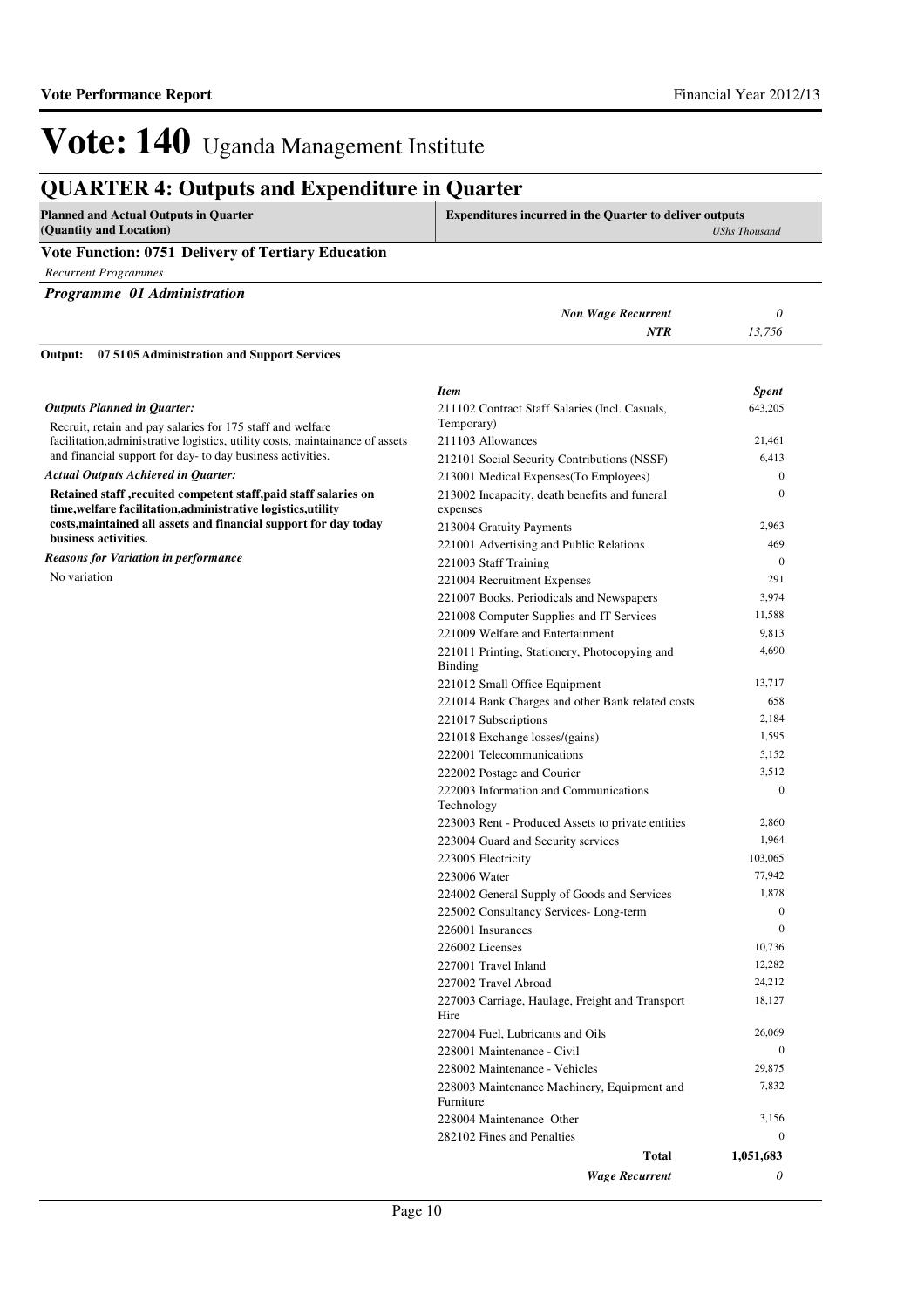| <b>QUARTER 4: Outputs and Expenditure in Quarter</b> |  |
|------------------------------------------------------|--|
|------------------------------------------------------|--|

| <b>Planned and Actual Outputs in Quarter</b><br><b>Expenditures incurred in the Quarter to deliver outputs</b><br>(Quantity and Location) |                                  | <b>UShs Thousand</b> |  |
|-------------------------------------------------------------------------------------------------------------------------------------------|----------------------------------|----------------------|--|
| Vote Function: 0751 Delivery of Tertiary Education                                                                                        |                                  |                      |  |
| <b>Recurrent Programmes</b>                                                                                                               |                                  |                      |  |
| Programme 01 Administration                                                                                                               |                                  |                      |  |
|                                                                                                                                           | <b>Non Wage Recurrent</b>        | 52,894               |  |
|                                                                                                                                           | <b>NTR</b>                       | 998,789              |  |
| <b>Development Projects</b>                                                                                                               |                                  |                      |  |
| <b>Project 1106 Support to UMI infrastructure Development</b>                                                                             |                                  |                      |  |
| <b>Capital Purchases</b>                                                                                                                  |                                  |                      |  |
| Output: 07 5172 Government Buildings and Administrative Infrastructure                                                                    |                                  |                      |  |
|                                                                                                                                           |                                  |                      |  |
|                                                                                                                                           | <b>Item</b>                      | <b>Spent</b>         |  |
| <b>Outputs Planned in Quarter:</b>                                                                                                        | 231001 Non-Residential Buildings | 1,719,835            |  |
| Continue with stage one of the construction of a classroom/office block--<br>project-                                                     |                                  |                      |  |
| Renovation of the Hostel                                                                                                                  |                                  |                      |  |
| <b>Actual Outputs Achieved in Quarter:</b>                                                                                                |                                  |                      |  |
| The project is still ongoing                                                                                                              |                                  |                      |  |
| <b>Reasons for Variation in performance</b>                                                                                               |                                  |                      |  |
| No variation                                                                                                                              |                                  |                      |  |
|                                                                                                                                           | <b>Total</b>                     | 1,719,835            |  |
|                                                                                                                                           | <b>GoU</b> Development           | 55,152               |  |
|                                                                                                                                           | <b>External Financing</b>        | $\theta$             |  |
|                                                                                                                                           | <b>NTR</b>                       | 1,664,683            |  |
| 07 5175 Purchase of Motor Vehicles and Other Transport Equipment<br>Output:                                                               |                                  |                      |  |
|                                                                                                                                           |                                  |                      |  |
|                                                                                                                                           | <b>Item</b>                      | <b>Spent</b>         |  |
| <b>Outputs Planned in Quarter:</b><br>01 vehicle                                                                                          | 231004 Transport Equipment       | 92,985               |  |
| <b>Actual Outputs Achieved in Quarter:</b>                                                                                                |                                  |                      |  |
| One vehicle procured                                                                                                                      |                                  |                      |  |
| <b>Reasons for Variation in performance</b>                                                                                               |                                  |                      |  |
| No variation                                                                                                                              |                                  |                      |  |
|                                                                                                                                           | <b>Total</b>                     | 92,985               |  |
|                                                                                                                                           | <b>GoU</b> Development           | $\theta$             |  |
|                                                                                                                                           | <b>External Financing</b>        | $\theta$             |  |
|                                                                                                                                           | <b>NTR</b>                       | 92,985               |  |
| 075176 Purchase of Office and ICT Equipment, including Software<br>Output:                                                                |                                  |                      |  |
|                                                                                                                                           | <b>Item</b>                      | <b>Spent</b>         |  |
| <b>Outputs Planned in Quarter:</b>                                                                                                        | 231005 Machinery and Equipment   | 149,956              |  |
| 35 Desktop computers, 3 Fire walls, 6 Mobile head sets, 2 Mobile set<br>cards, 1 Router                                                   |                                  |                      |  |
| <b>Actual Outputs Achieved in Quarter:</b><br>$\bf{0}$                                                                                    |                                  |                      |  |
| <b>Reasons for Variation in performance</b>                                                                                               |                                  |                      |  |
| No variation                                                                                                                              |                                  |                      |  |
|                                                                                                                                           | <b>Total</b>                     | 149,956              |  |
|                                                                                                                                           | <b>GoU</b> Development           | $\theta$             |  |
|                                                                                                                                           | <b>External Financing</b>        | $\theta$             |  |
|                                                                                                                                           | NTR                              | 149,956              |  |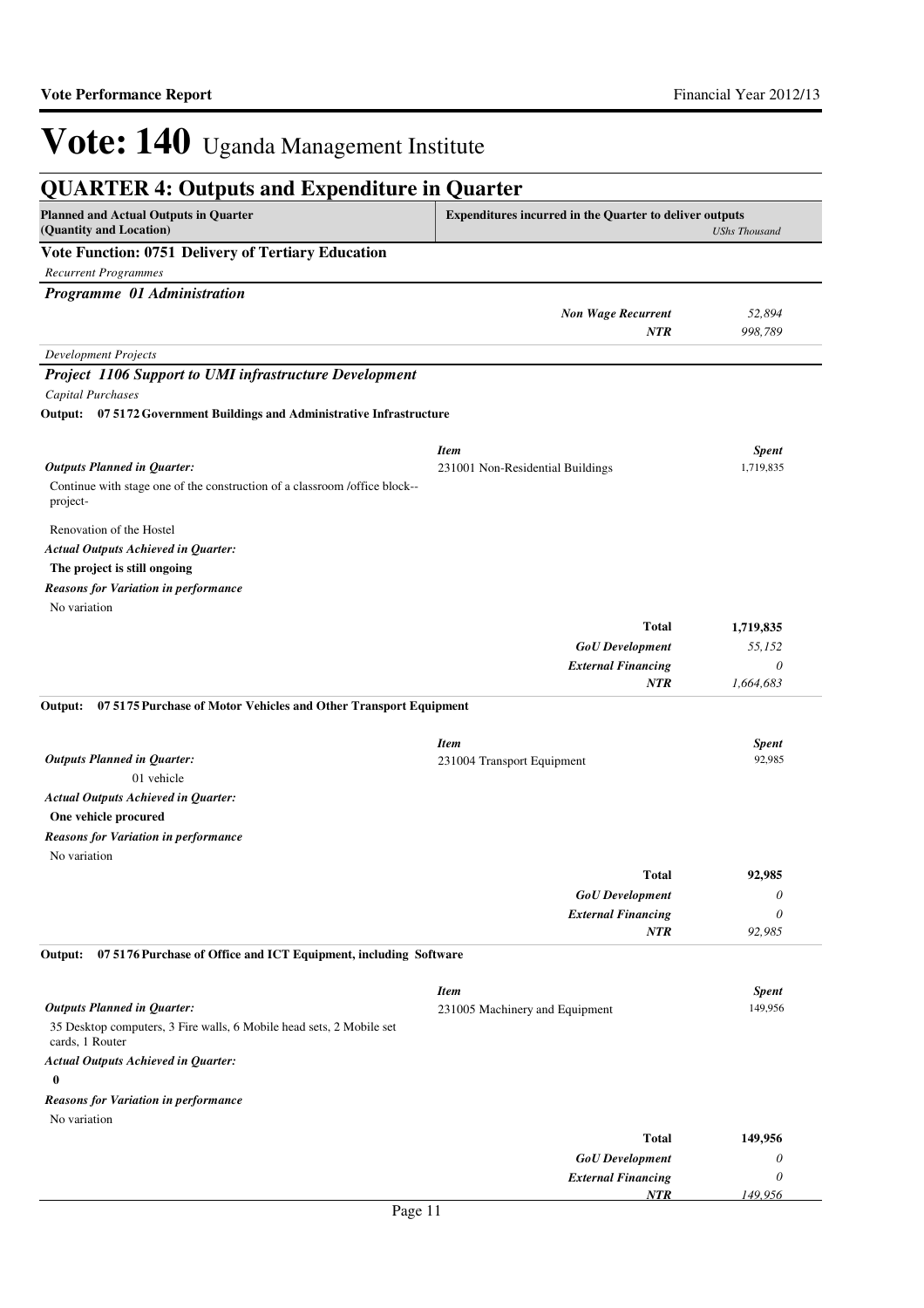## **QUARTER 4: Outputs and Expenditure in Quarter**

| <b>Planned and Actual Outputs in Quarter</b><br>(Quantity and Location)                                                                                       | <b>Expenditures incurred in the Quarter to deliver outputs</b><br><b>UShs Thousand</b> |              |
|---------------------------------------------------------------------------------------------------------------------------------------------------------------|----------------------------------------------------------------------------------------|--------------|
| <b>Vote Function: 0751 Delivery of Tertiary Education</b>                                                                                                     |                                                                                        |              |
| <b>Development Projects</b>                                                                                                                                   |                                                                                        |              |
| Project 1106 Support to UMI infrastructure Development                                                                                                        |                                                                                        |              |
| 07 5178 Purchase of Office and Residential Furniture and Fittings<br>Output:                                                                                  |                                                                                        |              |
|                                                                                                                                                               | <b>Item</b>                                                                            | <b>Spent</b> |
| <b>Outputs Planned in Quarter:</b>                                                                                                                            | 231006 Furniture and Fixtures                                                          | 8,262        |
| 50 Chairs, curtains                                                                                                                                           |                                                                                        |              |
| <b>Actual Outputs Achieved in Quarter:</b>                                                                                                                    |                                                                                        |              |
| Procured 02 filling cabinents, o1 executive swive chair for the Director<br>General, 02 ordinally office desk, 02 ordinally office chair, 05 book<br>shelves. |                                                                                        |              |
| <b>Reasons for Variation in performance</b>                                                                                                                   |                                                                                        |              |
| No variation so far                                                                                                                                           |                                                                                        |              |
|                                                                                                                                                               | <b>Total</b>                                                                           | 8,262        |
|                                                                                                                                                               | <b>GoU</b> Development                                                                 | 0            |
|                                                                                                                                                               | <b>External Financing</b>                                                              | 0            |
|                                                                                                                                                               | NTR                                                                                    | 8,262        |
|                                                                                                                                                               | <b>GRAND TOTAL</b>                                                                     | 3,073,935    |
|                                                                                                                                                               | <b>Wage Recurrent</b>                                                                  | 0            |
|                                                                                                                                                               | <b>Non Wage Recurrent</b>                                                              | 55,152       |
|                                                                                                                                                               | <b>GoU</b> Development                                                                 | 55,152       |
|                                                                                                                                                               | <b>External Financing</b>                                                              | 0            |
|                                                                                                                                                               | <b>NTR</b>                                                                             | 2.963.631    |